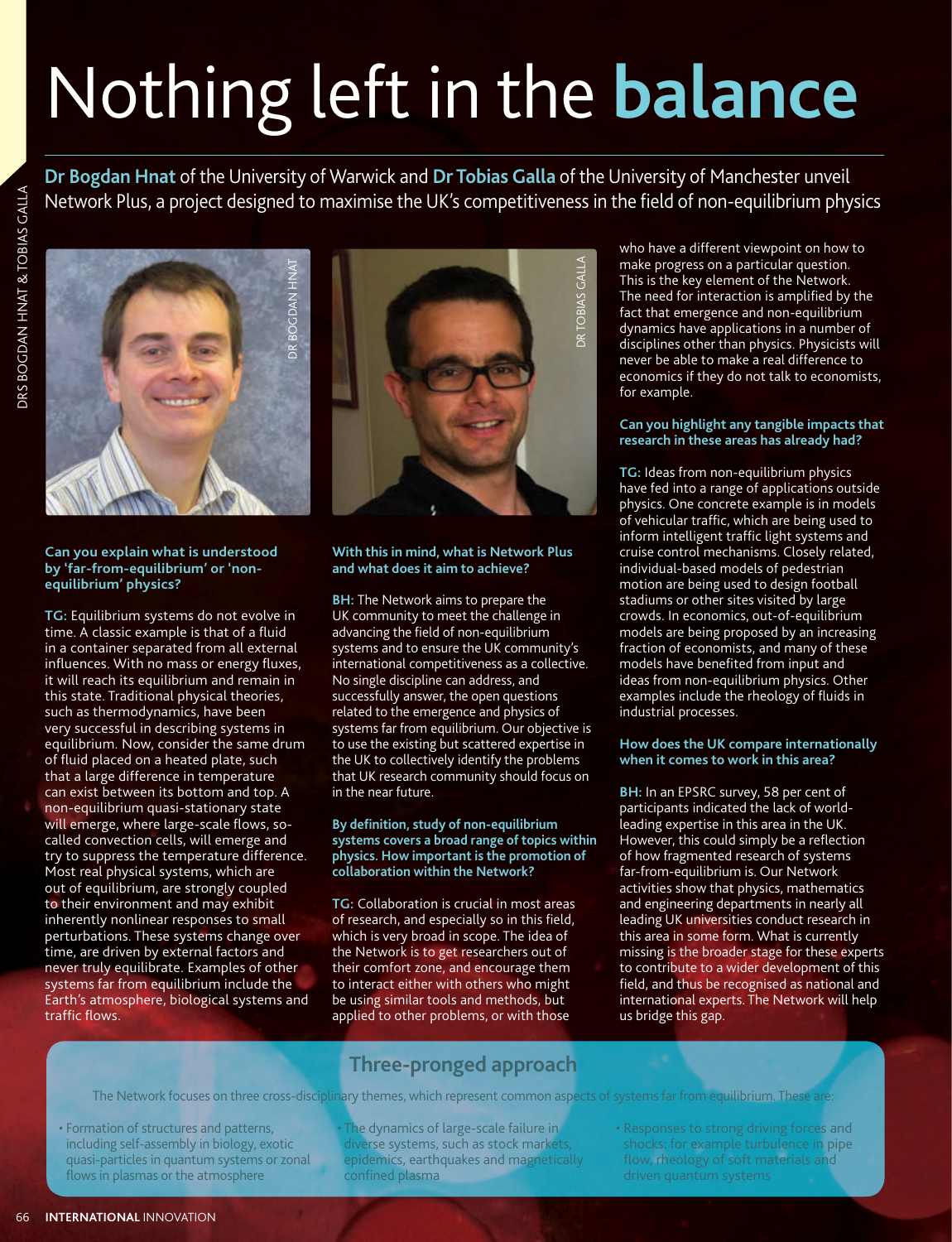# **Confronting emergence** and **far-from-equilibrium systems**

The **EPSRC Network Plus** is bringing together a diverse range of fields to advance understanding of emergence and far-from-equilibrium systems, which represent the richness of life on Earth and hold substantial promise for future technologies

**NEARLY ALL NATURAL** phenomena are examples of physics far from equilibrium. Indeed, the world around us is not merely a set of disconnected, isolated components; rather, these elements interact, are driven and can lose energy at various scales. Although equilibrium states have been the focus of research for over a century, much of the splendour of natural systems comes from conditions which are far-from-equilibrium: from the nanoscale molecular processes which form the basis of life itself, to the dynamics of climate on Earth.

The energy that reaches the Earth from the Sun keeps the Earth's atmosphere out of equilibrium, contributing to generation of complex weather patterns and to the diversity of life. Interaction with the surrounding environment underlies the degradation of manmade structures. The shocks to financial infrastructure can be partially attributed to patterns in information exchange between individuals and institutions. Turbulent far-fromequilibrium flows are important for inkjet printing, and in nuclear fusion plasmas. In addition, a key notion in (and beyond) contemporary physics is that of emergence – that is, the generation of large-scale structures from interactions of the individual components at the microscale. As the Nobel laureate P W Anderson put it, 'more is different'. Collections of many particles behave in ways that cannot be anticipated by studying them individually, as we see in phenomena raging from superconductivity to living organisms.

Far-from-equilibrium behaviour is common in classical and quantum physics, and extends beyond to social science and economics. Gaining a better understanding of non-equilibrium systems is crucial due to its direct impact on manufacturing, the economy and climate. It represents largely unchartered territory, so the potential for scientific breakthroughs is vast.

# **CHALLENGES FOR PHYSICISTS**

Far-from-equilibrium processes are forcing physicists to rethink the foundations of current theories and experiments. There are two important themes in this field: the ubiquitous nature of features associated with non-equilibrium behaviour, and how little we know about it. Nonequilibrium features are relevant beyond the traditional boundaries of physics, for example in biology, the social sciences and economics.

Because its relevance is so broad, research into far-from-equilibrium processes requires communication between physicists, biologists, chemists, mathematicians, economists and engineers. On top of this, there is no established theoretical framework for systems out of equilibrium, which poses a significant problem.

Despite these difficulties, modern physics is well placed to lead progress in this area. It has long practised approaches that bring together ideas from diverse scientific disciplines. For example, condensed matter physics studies of strongly correlated systems have provided a legacy of fundamental models and organising principles. These successes have motivated researchers to search for similar organising principles in far-fromequilibrium phenomena beyond the traditional boundaries of physics. Since some condensed matter phenomena, such as high-temperature superconductivity, are still not explained, the exchange of ideas may bring mutual benefits. Searching for commonalities in massively disparate systems is perhaps physics' greatest asset.

### **THE EPSRC NETWORK PLUS**

Achieving progress in this field will require time and the collective action of researchers across a range of disciplines. Dr Bodgan Hnat at the University of Warwick and Dr Tobias Galla at the University of Manchester are coordinating the Engineering and Physical Sciences Research Council (EPSRC) Network Plus on Emergence and Physics far-from-equilibrium, which aims to bring together the appropriate expertise, focus on the relevant challenges and determine the most promising research strategies to address these challenges.

The EPSRC has committed £250,000 to the Network, and believes that supporting the research community to work together will accelerate major breakthroughs and will help to make the UK a world leader in non-equilibrium physics over the next decade or so. The Network already represents a significant proportion of the UK research base and involves key figures in industry. At the same time, it is growing and evolving; the number of participating institutions continues to increase and the Network's foci are continually developing. The Network has also established a link with the Institute for Complex Adaptive Matter (ICAM-